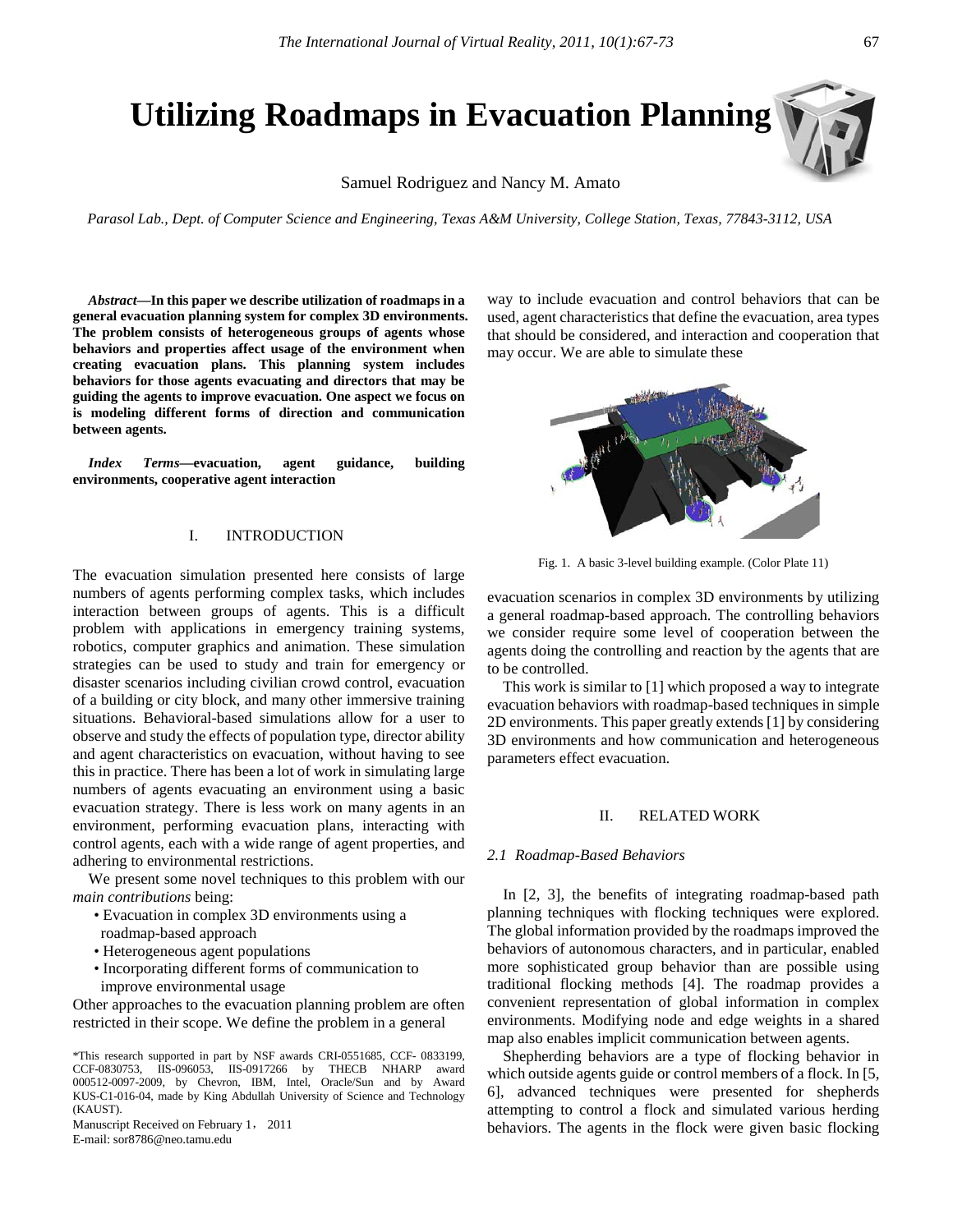techniques and were afraid of the shepherds, and so would react to the shepherds movement and try to avoid the shepherd. The shepherds were also equipped with a roadmap to find routes through the environment.

# *2.2 Evacuation Planning*

 There has been much work addressing different aspects of this problem. A survey of the main approaches that have been taken to study the evacuation problem is presented in [7]. Four main approaches were described: flow-based, cellular automata, agent-based and activity-based models. The focus of this work and the majority of related work presented here is on agent-based models. This allows the study of scenarios with varying agent capabilities and populations where we can look at the finer motion of the agents.

 An early work, in agent-based evacuation is described in [8]. The goal of this system was to be able to handle thousands of individuals escaping in large, geometrically complex environments. The system allowed for automatic input of building plans and discretized the area into grid cells, assigned weights based on if a grid cell is a solid object, open space or a final destination. The underlying grid was used to compute a maximum travel distance. This work presented some interesting results but focused only on individual agent evacuation.

 Some grid-based approaches have been proposed to model large scale evacuation in multi-level environments [9, 10]. A fluid-dynamics approach is presented in [9] to describe the trajectories of agents while moving through a building in the presence of hazards. Another grid-based approach, described in [10], handles complex multi-level buildings which includes stairwells with agents having the ability to have their own characteristics. The environmental usage of stairwells can be analyzed. Cellular automata approaches are often limited by having simple agent grid cell occupancy and often force oversimplification of the environments.

 The way individual characteristics impact evacuation efficiency is studied in [11, 12]. This work is based on the social forces model developed in [13, 14] but includes other agent characteristics, which include group structure, dependence level of agent, altruism level and the desired speed of agents. Varying the individual agent properties impact the average flow of people.

 Another survey, focused on virtual crowds, is presented in [15]. The work describes many approaches that have been proposed for crowd simulation such as the types of models that have been developed with an in-depth look at a few different models. Two of these are described next.

 The idea of different levels of agent knowledge and planning ability is considered in [16]. This is in part due to psychology studies which show that building occupants usually decide to use familiar exits, such as where they entered the building. In some cases, emergency exits or exits not normally used for circulation are often ignored. Different agent types are considered including trained leaders, untrained leaders and followers. One interesting result they found is the optimal number of leader agents.

In [17], a system is developed for simulating the local motion

and global way finding behaviors of crowds moving in a natural manner within dynamically changing virtual environments. They are able to simulate patient and impatient agents and pushing between agents. Improvements on previous work, [13], were made by considering factors that reduce shaking and vibration caused by applying social forces in densely crowded areas. Other interesting factors of this work include avoiding fallen agents, wall avoidance, focusing on regions ahead of the agent, and pushing between agents. They also consider the problem of avoiding bottlenecks to pick better routes.

 An approach to find the optimal evacuation time in simple 2D environments is described in [18] where k occupants with n possible exits use an evacuation function to select routes. This approach makes many assumptions about the environment such as assuming a uniform distribution of agents, the existence of a route to each exit and not considering the fact that valid paths may change as the environment changes. Similarly, we consider the idea that minimum evacuation time may not always lead to the best usage of the environment.

 A benefit of agent-based systems is that heterogeneous agent populations can be created to study evacuation. This was done by varying the dependence and altruism level of agents [11], varying agent knowledge and training information [16], and including patient and impatient agents [17]. This is one reason we chose to develop an agent-based system.

Flexible frameworks need to be able to handle a number of situations. Many different approaches have been proposed to handle specialized environments including pedestrians moving through Penn Station [19], underground malls [20] and a passenger ship [21].

 This all points to the need for a flexible system that can be used in many situations with the ability to simulate a number of different conditions. The system required will also need the ability to easily vary the agent population types, agent capabilities and cooperation level.

# III. OVERVIEW OF BEHAVIORAL-BASED EVACUATION PLANNING

In this section, we describe the main components in our evacuation planning system. These include the problem definition, behaviors the agents are executing, usage of the roadmap, areas considered in our problem formulation and the overall simulation cycle.

## *3.1 Problem Definition*

 Studying the evacuation planning problem requires a clear definition of the environment, type of agents involved, the kind of evacuation that will take place and the interactions between agents that are considered.

The physical representation of our environment consists of obstacles in the environment, surfaces that the agent can move on, valid transitions between these surfaces and a bounding box restricting the available area. The problem also requires an input of certain areas in the environment that will dictate how evacuation proceeds. These areas are further labeled as being exits, safe areas and/or dangerous areas. The label of each of these areas (and the agents' knowledge of them) will affect the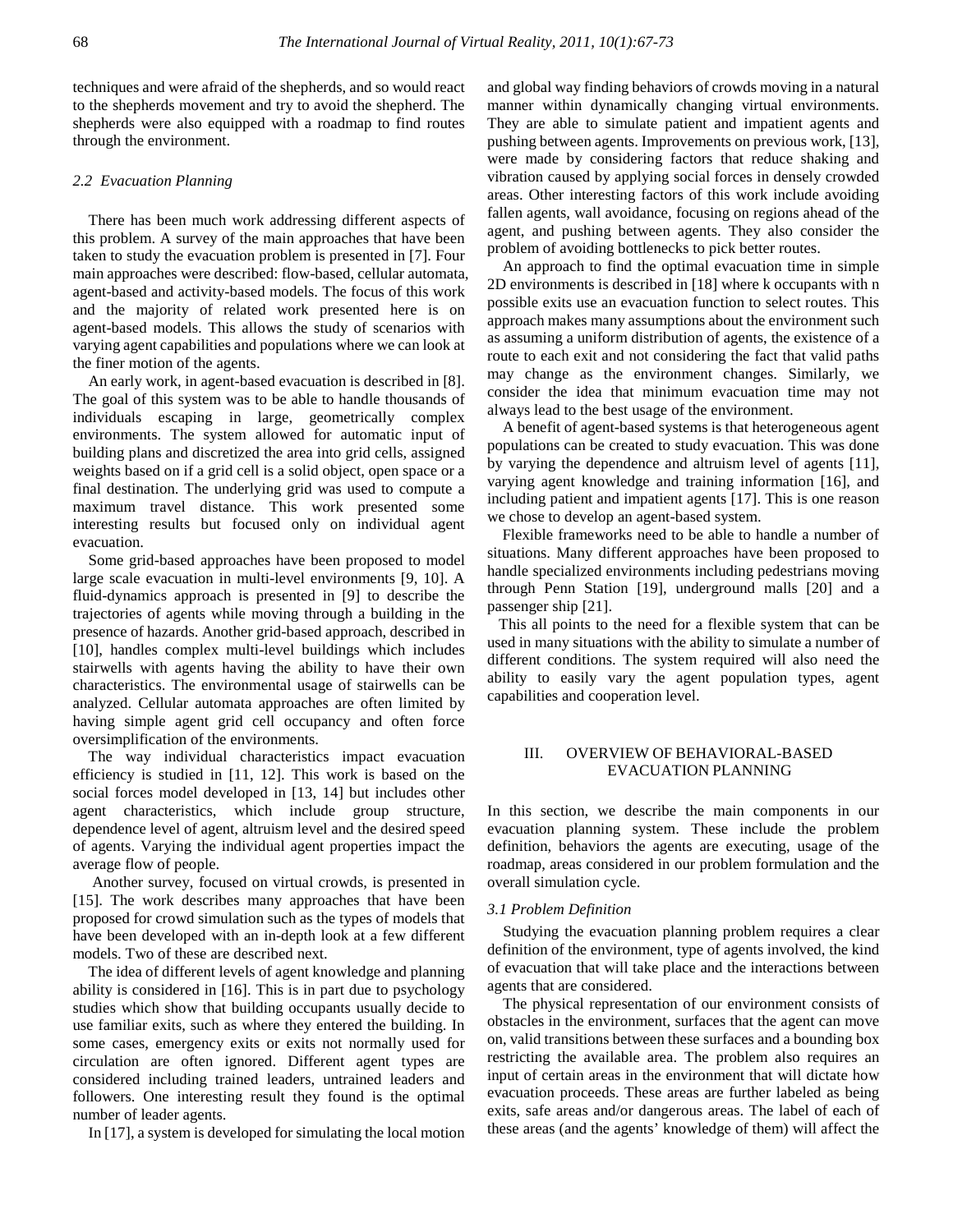evacuation plans that are generated. An example 2D environment with different area locations labeled is shown in Fig. 2(a). The simulation is initialized with different sets of agents, which are deployed at predefined locations and equipped with different behaviors (i.e., evacuation or



(b)Example Routes

Fig. 2. (a) An example environment is shown with evacuating agents (shown in blue), Exits (E#) along walls of the rooms, safe areas and a dangerous area (DA). A director is also present at the corner of the room. (b) Example routes in a simple environment shown for each agent.

direction). In our simulations, we can define agents with varying capabilities and initial conditions. The agent capabilities and environmental knowledge will be further described in Section IV.

 Evacuating agents respond to a situation in the environment by planning a route from their location to a known safe area in the environment. The evacuation concludes once all agents have reached a position within a valid safe area. This represents a behavioral-based system that results in evacuation plans that are determined by agent behaviors, capabilities and interaction. These different aspects are key in creating a general evacuation planning system.

#### *3.2 Simulation Cycle*

The outline of our simulation loop is given in Algorithm 1.

|    | <b>Algorithm 1 General Simulation Loop</b>               |
|----|----------------------------------------------------------|
|    | Input: simulator sim, environment env                    |
|    | 1: $groups_{all} = sim.getAll Groups()$                  |
|    | 2: $groups_{sel} = sim.getNextSetOf Groups()$            |
|    | 3: for $g \in groups_{sel}$ do                           |
| 4: | $q \rightarrow$ applyBehaviorRule( <i>env</i> )          |
|    | $5:$ end for                                             |
|    | 6: for $q \in groups_{all}$ do                           |
|    | 7: updateState $(q)$                                     |
|    | 8: end for                                               |
|    | 9: ResolveStateInEnvironment(groups <sub>all</sub> ,env) |
|    | 10: Evaluation                                           |

We use a general concept of individual agent, calling them a

group. In this way the our framework is extendible, especially when creating behaviors, since a behavior created for individual agents can easily be applied to a clustering of agents, with additional logic used to ensure grouping restrictions are maintained.

 The behavior that the agent is equipped with will deter- mine how the agent reacts. These behaviors determine the actions that the agent or groups of agents take. At each time step, a subset of all the simulation groups execute a behavior rule. The behaviors developed need to be dynamic enough so they can be applied to a group at any point and the group will then start performing that behavior. At each time step, all groups update their state based on the last plan that was generated by the behavior rule. The state is then resolved with other agents and the environment (i.e. preventing collision).

# *3.3 Roadmaps and their Utilization*

 Using roadmaps in evacuation planning systems and crowd motion provide many advantages over traditional navigation techniques. A roadmap is a light weight representation of the environment. It allows an agent to find routes through the environment as it approximates the connectivity of the free space in the environment and can be quickly updated as the situation changes. Paths can be selected that avoid certain areas or are biased towards other areas.

 Roadmaps are graph representations of an environment that encode feasible, collision-free paths through the environment. Agents navigating in environments consisting of multi-level surfaces, such as buildings, need the ability to map these spaces. The agents encode valid movements on the surfaces by first sampling collision-free nodes on each surface. Connections are allowed between nodes on the same surface in which the straight line along that surface, projected to a 2-dimensional plane, remains completely within the projected polygon and is not in collision with objects on the surface. Then connections are then between surfaces that are defined to be connected based on an input environmental configuration.

 Sharing a roadmap among agents may seem to be an unrealistic capability, however, this may allow agents to select paths that more closely resemble paths that humans would select. This is because humans inherently have reasoning skills about where other agents may go and areas that may be congested. We investigate techniques for using a shared roadmap in our evacuation behavior that improve the evacuation routes selected. The shared roadmap may be adjusted by each agent resulting in the path selected being affected by other agents implicitly.

## *3.4 Area Types*

 The areas we consider in our system deal with where an agent should be biased toward or avoid, if possible. They are defined by a range of area in the environment, for example near the boundary of the environment but can also be represented as position-radius areas.

 These areas are considered environmental knowledge and affect the routes selected. A safe area is considered a goal region for an agent. These areas are used to generate goal locations. Exits are another area type considered. Agents must select routes that pass through an available exit in order to reach their final destination. Although an agent may know about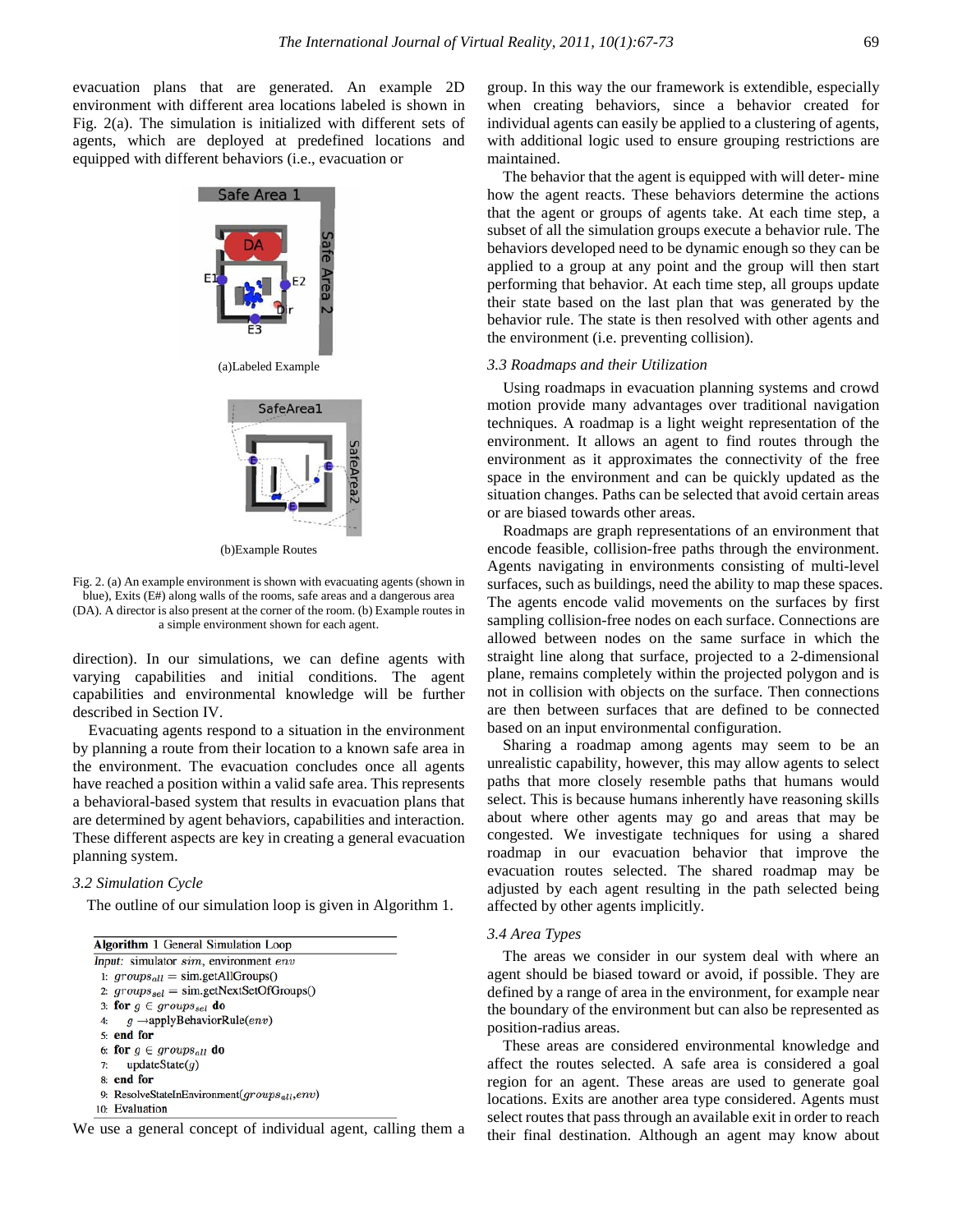various safe areas or exits, they may be marked as either *available* or *toavoid*. Dangerous or hazardous areas may also exist in the environment. The agent avoidance properties of these areas will determine how potential routes that pass through these areas are weighted. An area type that is more dynamic and not explicitly defined is a congested area. These can arise from the over usage of certain areas (i.e. an exit) or if a faster agent is trying to navigate around slower agents. These congested areas are implicitly identified when finding a route through an area that has been weighted as overused.

# IV. AGENT PARAMETERS

We attempt to model a range of agent characteristics, shown in Table I, each affecting some aspect of the evacuation behaviors. While this is not a complete set of agent characteristics, it is a substantial enough set to give the resulting simulation very dynamic characteristics. Agent capabilities such as speed and sensory characteristics affect how an agent moves and what is sensed. The environmental knowledge of each agent will affect the evacuation routes selected. The areas known to an agent potentially alter the routes as will the roadmap used by the agent.

 There are many behavioral variables that affect an agent. Some of these include the amount of cooperation allowed and weighting of dangerous areas by agents.

A number of navigation abilities are given to the agents. The agents use the roadmap as a guide through the environment, however they do not need to follow the paths exactly. Reactive avoidance is employed as a low level force rule to avoid the nearest agent. This is similar to the basic flocking rule [4], considering only separation to the nearest agent. The level of path optimization done by each agent, reducing the potential length of the route, is a parameter we allow to be variable between agents. This also prevents agents that are following a similar path from appearing to follow the *same* path.

# V. EVACUATION BEHAVIOR

 Agents planning a path through the environment to a safe location have to take into account different environmental aspects. This includes considering available areas such as safe exits, potential dangerous regions, and other locations that are considered safe to create an evacuation route. The roadmap is well suited for finding these kinds of paths. We achieve this by using path evaluation and roadmap re- weighting such that paths found adhere to restrictions that may be known to an agent.

 The evacuation behavior first updates an agent's information about known areas. An agent can update it's information by either first hand observation or communication with directing agents. The paths that will be selected are by the lowest edge weight. In this way, areas are avoided by assigning higher edge weights to areas that have been marked as areas to avoid or known dangerous areas. This will prevent routes being selected that pass through these areas. The agent will then evaluate each route from it's location to each available exit and the safe area nearest the exit. The route with the best score is then selected as the evacuation route. An example of how a safe route can be selected using environmental information is shown in Algorithm 2.

| <b>Algorithm 2 Safe Route Selection</b>                           |  |
|-------------------------------------------------------------------|--|
| Input: Agent $q_i$ , known exits E, known safe areas $SA$ ,       |  |
| known dangerous areas $DA$ , environment $env$                    |  |
| 1: $q_i$ , updateDangerousAreas(env, DA)                          |  |
| 2: $q_i$ , updateRdmpWithKnownAreas()                             |  |
| 3: for all $e \in E$ do                                           |  |
| <b>if</b> s.hasMarkedExitAsAvoid $(e)$ then<br>4:                 |  |
| continue<br>5:                                                    |  |
| end if<br>6:                                                      |  |
| $P1 = \text{findPath}(q_i.\text{getPos}(), \text{Near}(e))$<br>7: |  |
| $nSA$ = nearestAvailableSafeArea(e, $q_i$ )<br>8:                 |  |
| $P2 = \text{findPath}(e, nSA. \text{posInArea}()$<br>9:           |  |
| $P3 = P1 + P2$<br>10:                                             |  |
| $score = evaluateExit Route(P3)$<br>11:                           |  |
| if score of $P3$ is best then<br>12:                              |  |
| $P_{\text{avio}}$ $D9$ $\ldots$<br>12.                            |  |

 $13:$ Save P3, score end if

 $14:$ 15: end for

# VI. DIRECTION BEHAVIOR

The goal of our direction behaviors is to simulate a range of objects and forms of direction that may exist in a real evacuation. These forms of direction can provide evacuating agents either local or global information, depending on the capability of the director and the kind of direction being modeled.

*Local direction* is either a barrier or other locally perceived information provided by an agent. *Global direction* is modeled by allowing the directors to provide the evacuating agents with whom they communicate with global information (outside of sensory range) about specified exits, safe areas or known hazardous areas that should be avoided or that they should be aware of. The directors are equipped with information about the areas that they are providing. In an immersive training system, the placement and effectiveness of directors can be examined. This kind of direction could be a human or robot directing the evacuating agents, or an announcement on a speaker system.

TABLE 1: HETEROGENEOUS AGENT PROPERTIES CONSIDERED IN THIS WORK.

| Agent capabilities:                                |  |  |  |  |  |
|----------------------------------------------------|--|--|--|--|--|
| - speed capabilities: velocity, acceleration       |  |  |  |  |  |
| - sensory capabilities: view radius, angle         |  |  |  |  |  |
| <b>Behavioral</b> variables:                       |  |  |  |  |  |
| - cooperation – between/with directors             |  |  |  |  |  |
| - roadmap sharing                                  |  |  |  |  |  |
| - dangerous areas weighting (bravery parameter)    |  |  |  |  |  |
| Environmental Knowledge:                           |  |  |  |  |  |
| - Known areas (exits, safe areas, dangerous areas) |  |  |  |  |  |
| - Roadmap information: mapping, quality, etc.      |  |  |  |  |  |
| Navigation abilities:                              |  |  |  |  |  |
| - agent reactive avoidance - near agent avoid      |  |  |  |  |  |
| - path optimization – urgency                      |  |  |  |  |  |
|                                                    |  |  |  |  |  |

We attempt to model a realistic form of cooperation by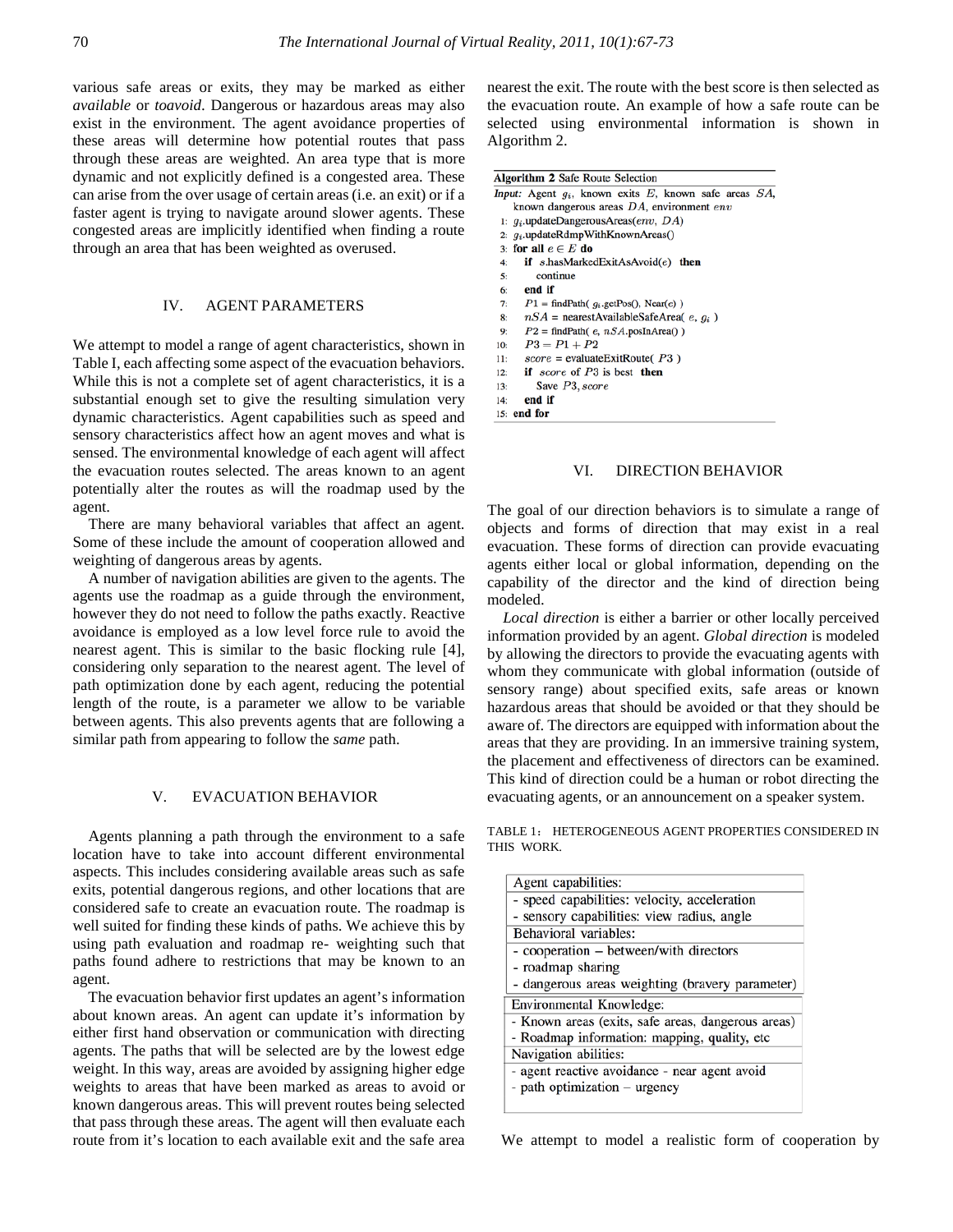allowing a certain probability for direction to be accepted. This enables us to simulate agents that may not trust or accept certain forms of direction. This can include ignoring a barrier or sign that exists in the environment or even ignoring a police agent. To handle this situation, a directing agent may have potentially useful information to an evacuating agent, *gi* but a probability,  $P_d$  is assigned which describes the chance that  $g_i$  will accept this information. This value,  $P_d$  is determined from the effectiveness of the directing agent and the cooperation value from *gi*. Depending on the type of interaction that has taken place (accepting the information or not),  $g_i$  remembers the encountered director for a predefined number of time steps. The interaction is either restricted by the evacuating agent's sensory range or by the directional agent's alert distance.

 We also model two forms of director communication. An *alert* involves providing information to the evacuating agent and allowing the agent to use the information as needed (update plan if a better one exists). *Assignment* allows for a director to guide the evacuating agent as desired by the director. This is a more active form of direction and allows for the directing agents to cooperate and coordinate in order to improve evacuation and better utilize environmental resources (i.e. exits).

An example of cooperative weighted assignment of exits is shown in Algorithm 3.

| <b>Algorithm 3 Cooperative Weighted Exit Assignment</b>                     |
|-----------------------------------------------------------------------------|
| Input: $Directory_i$ , Agent $g_i$ to direct                                |
| 1: $U_{total} = \sum$ usage(e <sub>i</sub> )                                |
| $i \in Ex$<br>2: for $e_i \in Director_i \rightarrow getExist()$ do         |
| 3: $ue_i = \text{Usage}_{assigned}(e_i, U_{total})$                         |
| 4: $Dist_i[e_i]$ = restrictedPathToExit( $e_i$ , $g_j$ )                    |
| 5: $Dist_{total} += Dist_i[e_i]$                                            |
| $6:$ end for                                                                |
| 7: compute weights, $W_i$ for $i \in EX$ , where                            |
| $W_i = ue_i + \left(\frac{Dist_{total} - Dist_i[e_i]}{Dist_{total}}\right)$ |
| 8: select exit probabilistically based on weight                            |
| 9: re-weight exit usage based on exit selection                             |

In this algorithm, a director attempts to select a good exit for an evacuating agent. The director considers usage of each exit and computes paths to the exits that the director is biasing evacuation toward. A weight is then computed for each exit which considers both the usage of the exits and distance it would take to reach the exit (with the directors knowledge of the environment). The director then probabilistically selects the assigned exit based on the weights generated. Coordination between directors comes in the form of communicating exit information about the assigned exit usage. The coordination can also be predefined by the user of the evacuation planning system by specifying which set of exits each director is biasing evacuation toward.

# VII. BETTER EVACUATION ROUTES

 **Roadmap Re-weighting.** We utilize roadmap re-weighting in a number of ways. This can be used to bias agents away from certain areas or prevent passage through other areas. The modification to the roadmap edges can be by either a

predefined value or some scaling factor of the edges previous weight. The agents use this re-weighting scheme to avoid nodes in the roadmap near dangerous areas or exits marked as *toavoid*  that are known to the agent.

 **Weighted Path Parameterization.** Another re-weighting parameter we look at is the cost of passage. Whereas the normal weighting of dangerous areas is to make the weights in the roadmap so high that passage is infeasible, there are situations where passage through a dangerous area is needed. In this situation, portions of the roadmap that pass through the dangerous areas are scaled by a factor (unique to each agent). A low scaling factor will make passage through these areas slightly less desirable where as a high scaling factor makes passage unlikely.

 **Path Sharing.** A shared roadmap between evacuating agents is beneficial to better utilize the environment. This can be used to help the agents make intelligent decisions which human agents may make with little effort. These can be about areas of the environment that are overused or potential exits that may lead to quick evacuation. In using roadmap re-weighting to select better paths, an agent that has selected an evacuation route will then scale that route in the roadmap by some pre-defined value. This will make the edges along that route seem somewhat more or less desirable (depending on the scaling factor) to the next agent selecting a route.

Path Optimization. After an agent extracts an evacuation route, the path can be smoothed to make it more natural and reduce the distance the agent will have to travel through the environment. We define the amount that the agents attempt to smooth the paths through agent parameters. In this way, agents can be given a high sense of urgency by heavily smoothing paths whereas agents with less urgency may do less path smoothing.

### VIII. EXPERIMENTAL RESULTS AND DISCUSSION

We present results in two example environments under a number of simulation conditions. The first environment, shown in Fig. 1, is a symmetrical three level building. The second environment, Fig. 3, also consists of 3 levels but is much more complex. All examples show 500 agents evacuating and considering environmental and interaction conditions dictated by the scenario. Evacuation times reported are in number of simulated time steps averaged over ten trial runs. Agents equipped with heterogeneous parameters have values centered around specifications of the homogeneous agent parameters. Additional examples and animations are provided on our webpage:

http://parasol.tamu.edu/groups/amatogroup/research/flock/

#### *8.1 Basic Three Level Building*

 The third level of this environment has two stairways to the second level which has six available exits and three safe areas. Due to the nature of the environment, agents are biased toward exits 1–4 because safe areas are nearby and the stairwells lead to areas near the exit. A safe area is also located near exit 5. Exit 6 is somewhat out of the way with no safe area located near by.

The scenarios considered in this example are: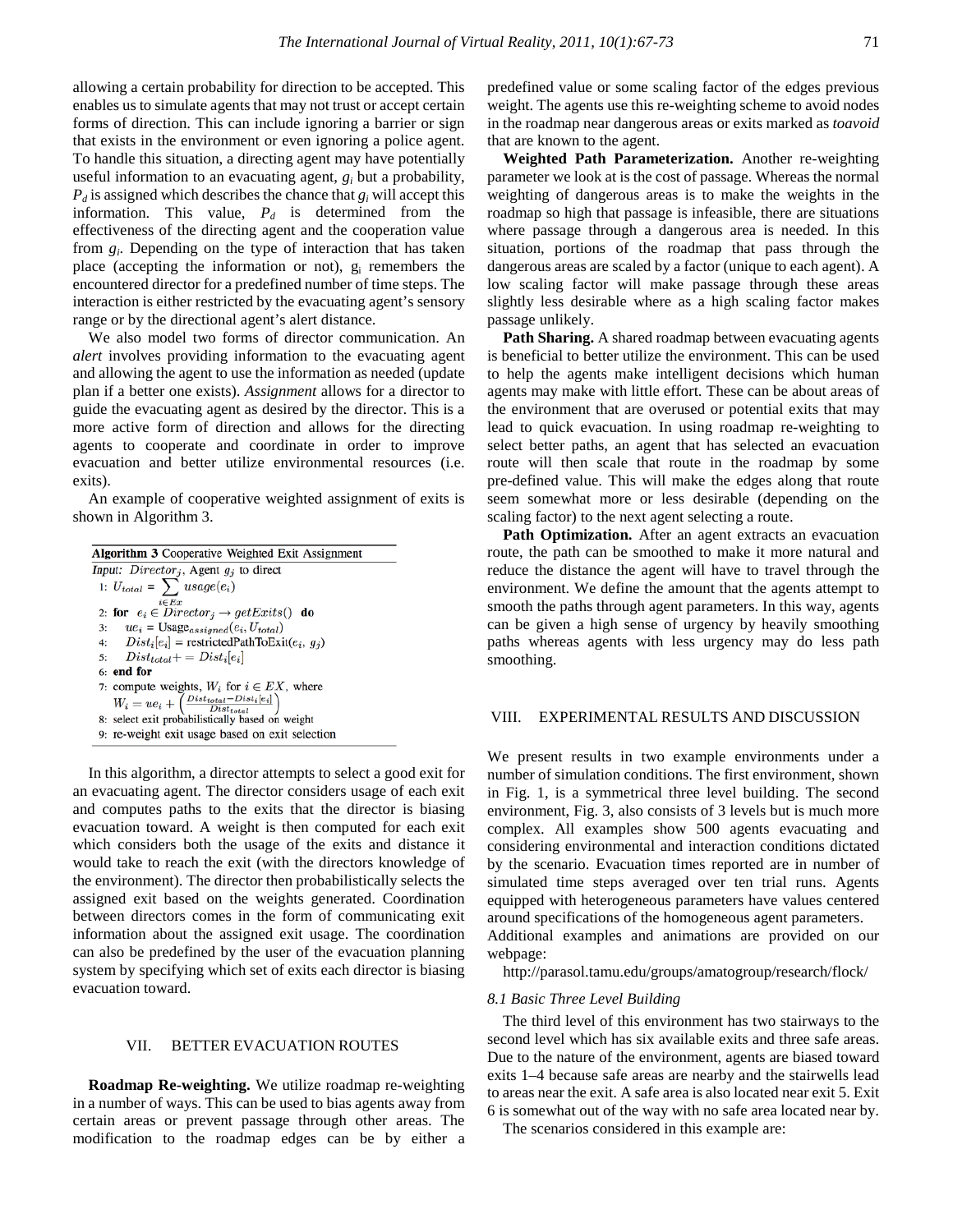(A) homogeneous agents,

(B) heterogeneous agents,

(C) shared roadmap between evacuating agents,

(D) heterogeneous agents with differing knowledge,

(E) 2 blocking agents,

(F) 2 cooperating directors, and

(G) 2 cooperating directors with cooperation parameter of 0.95.

 In all the scenarios considered, each agent is equipped without full environmental knowledge except in scenario (D). The scenarios with directors are blocking exits 4 and 5.

It is interesting to note that in scenario (A), with homogeneous agents selecting the shortest possible route, the evacuation time is minimized. This could be considered ideal conditions, however the agents almost completely ignore an available exit. Just equipping the agents with heterogeneous parameters, (B), causes the evacuation time to increase greatly. While agents sharing a roadmap, (C), causes the evacuation time to increase, it also results in a more even usage of the environment, shown by the exit usage. Similar usage occurs when the agents have differing knowledge, representing conditions where agents in an environment may not always know a building's floor plan but rather have knowledge of areas they passed through while in the building. In (E), agents that encounter the blockade then proceed to their nearest available exit. Another interesting aspect is that when cooperating directing agents are included, a more even usage of the environment is seen.

TABLE 2: RESULTS SHOWING EVACUATION UNDER DIFFERENT SCENARIOS (FROM ENVIRONMENT IN FIG. 1)

|          |       | Exit Usage |                |     |          |     |     |  |
|----------|-------|------------|----------------|-----|----------|-----|-----|--|
| Scenario | Evac. | 1          | $\overline{2}$ | 3   |          | 5   | 6   |  |
|          | Time  |            |                |     |          |     |     |  |
| (A)      | 2040  | 115        | 70             | 52  | 152      | 112 | 0.1 |  |
| (B)      | 2814  | 107        | 71             | 54  | 148      | 112 | 0.1 |  |
| (C)      | 3605  | 97         | 96             | 76  | 122      | 72  | 37  |  |
| (D)      | 3260  | 91         | 84             | 72  | 113      | 102 | 39  |  |
| (E)      | 3382  | 163        | 77             | 235 | $\Omega$ | 0   | 26  |  |
| (F)      | 3961  | 175        | 143            | 118 | $\bf{0}$ | 0   | 64  |  |
| (G)      | 3943  | 171        | 140            | 114 | 8        | 6   | 61  |  |



Fig. 3. A complex 3-level building example. (Color Plate 12)

# *8.2 Three Level Building*

 This environment, shown in Fig. 3 without walls, consists of many rooms, passages and stairwells between levels. There are also five exits to two available safe areas. Exit 2 and 4 are the most heavily used as these are the main passages to an exit for agents in the upper levels in the environment. There is a stairwell near Exit 1 between the first and second floor.

The scenarios considered here are:

- (A) homogeneous agents,
- (B) heterogeneous agents,
- (C) shared roadmap, heterogeneous agents, and
- (D) 3 cooperating directing agents blocking off one exit, heterogeneous agents.

All agents are equipped with full environmental knowledge. In (D), the directing agents (one per floor) are all guiding agents away from an exit near a corner stair well. Again, we can show that a heterogeneous set of agents evacuates slower than a group of agents with the same capabilities. This represents scenarios where some agents are in a hurry and some unaffected by the situation. Agents sharing information (C) are able to make better usage of the environment, also a common situation seen in the real world where some people are willing to take a longer route in order to avoid congestion. In fact, many agents select routes that avoid the more heavily used exits (2 and 4). Including directors (D), allows the agents to avoid the exit in question (Exit 4) however some agents do get near enough that it is considered reached in our usage metric.

TABLE 3: RESULTS SHOWING EVACUATION UNDER DIFFERENT SCENARIOS (FROM ENVIRONMENT IN FIG. 3)

|          |       | Exit Usage |     |    |     |    |
|----------|-------|------------|-----|----|-----|----|
| Scenario | Evac. |            | 2   |    |     | 5  |
|          | Time  |            |     |    |     |    |
| (A)      | 3577  | 25         | 176 | 92 | 205 | 0  |
| (B)      | 4375  | 22         | 209 | 77 | 185 | 6  |
| (C)      | 6653  | 138        | 158 | 99 | 68  | 35 |
| (D)      | 9850  | 107        | 297 | 86 | 1.4 | 6  |

# IX. CONCLUSION

We presented a framework for evacuation systems which can be applied in complex environments. The main features of this system include our general roadmap-based approach and interacting, heterogeneous sets of agents for more realistic evacuation scenarios. We also consider communication both within a set of evacuating agents and between control- ling and evacuating agents. The direction aspect of this work alone, is often not considered in many evacuation systems. These are some of the more complex evacuation scenarios considered in the literature, both in the type of environments tested and interactions occurring.

#### REFERENCES

[1] S. Rodriguez and N. M. Amato, "Behavior-based evacuation planning," in *Proc. IEEE Int. Conf. Robot. Autom. (ICRA)*, May 2010, pp. 350–355.